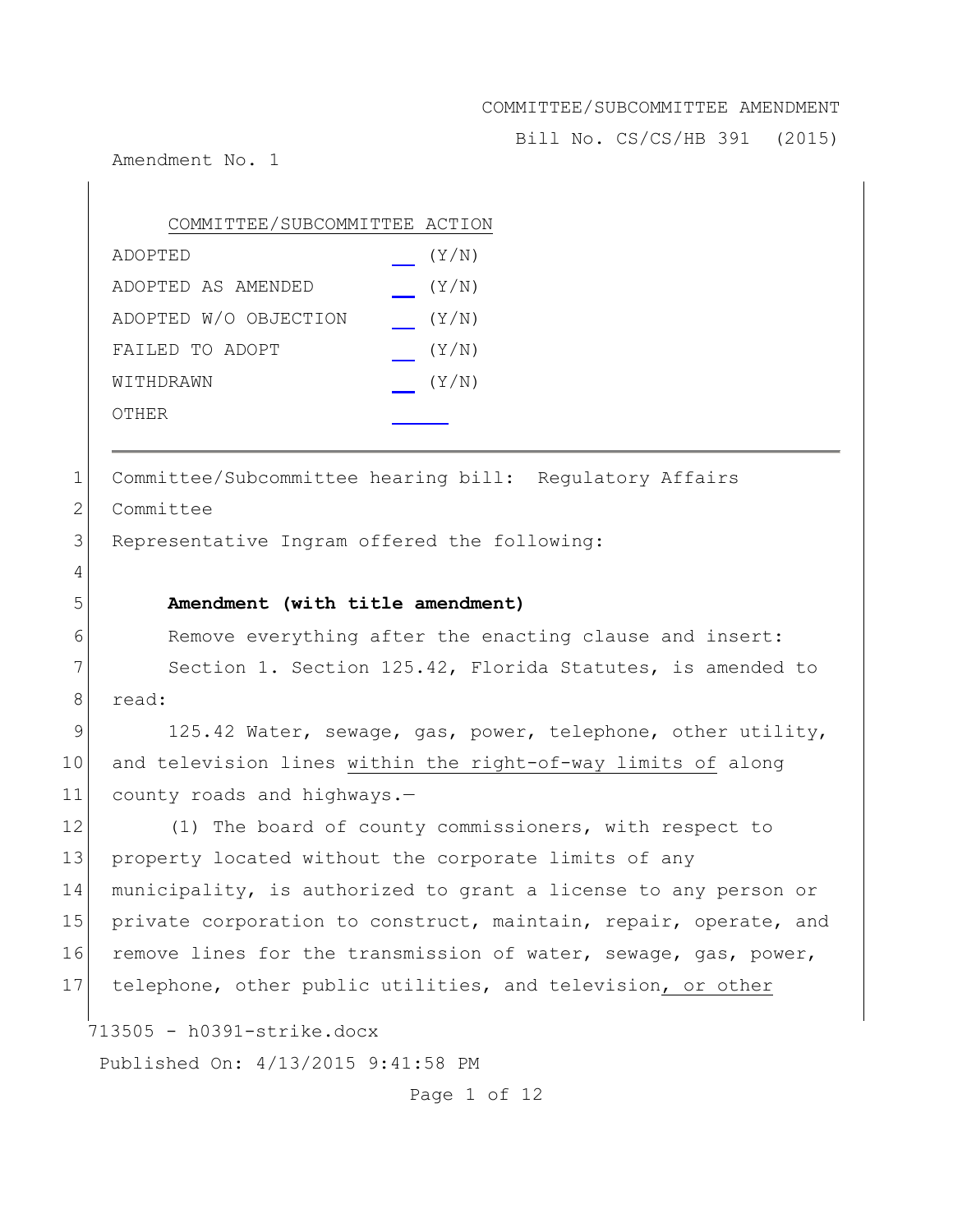Bill No. CS/CS/HB 391 (2015)

Amendment No. 1

18 communications services as defined in s.202.11 under, on, over, across or within the right-of-way limits of and along any county highway or any public road or highway acquired by the county or public by purchase, gift, devise, dedication, or prescription. However, the board of county commissioners shall include in any 23 instrument granting such license adequate provisions:

24 (a) To prevent the creation of any obstructions or 25 conditions which are or may become dangerous to the traveling 26 public;

 (b) To require the licensee to repair any damage or injury 28 to the road or highway by reason of the exercise of the privileges granted in any instrument creating such license and to repair the road or highway promptly, restoring it to a condition at least equal to that which existed immediately prior to the infliction of such damage or injury;

 (c) Whereby the licensee shall hold the board of county commissioners and members thereof harmless from the payment of any compensation or damages resulting from the exercise of the privileges granted in any instrument creating the license; and

37 (d) As may be reasonably necessary, for the protection of 38 the county and the public.

39 (2) A license may be granted in perpetuity or for a term of 40 years, subject, however, to termination by the licensor, in the 41 event the road or highway is closed, abandoned, vacated, 42 discontinued, or reconstructed.

713505 - h0391-strike.docx Published On: 4/13/2015 9:41:58 PM

Page 2 of 12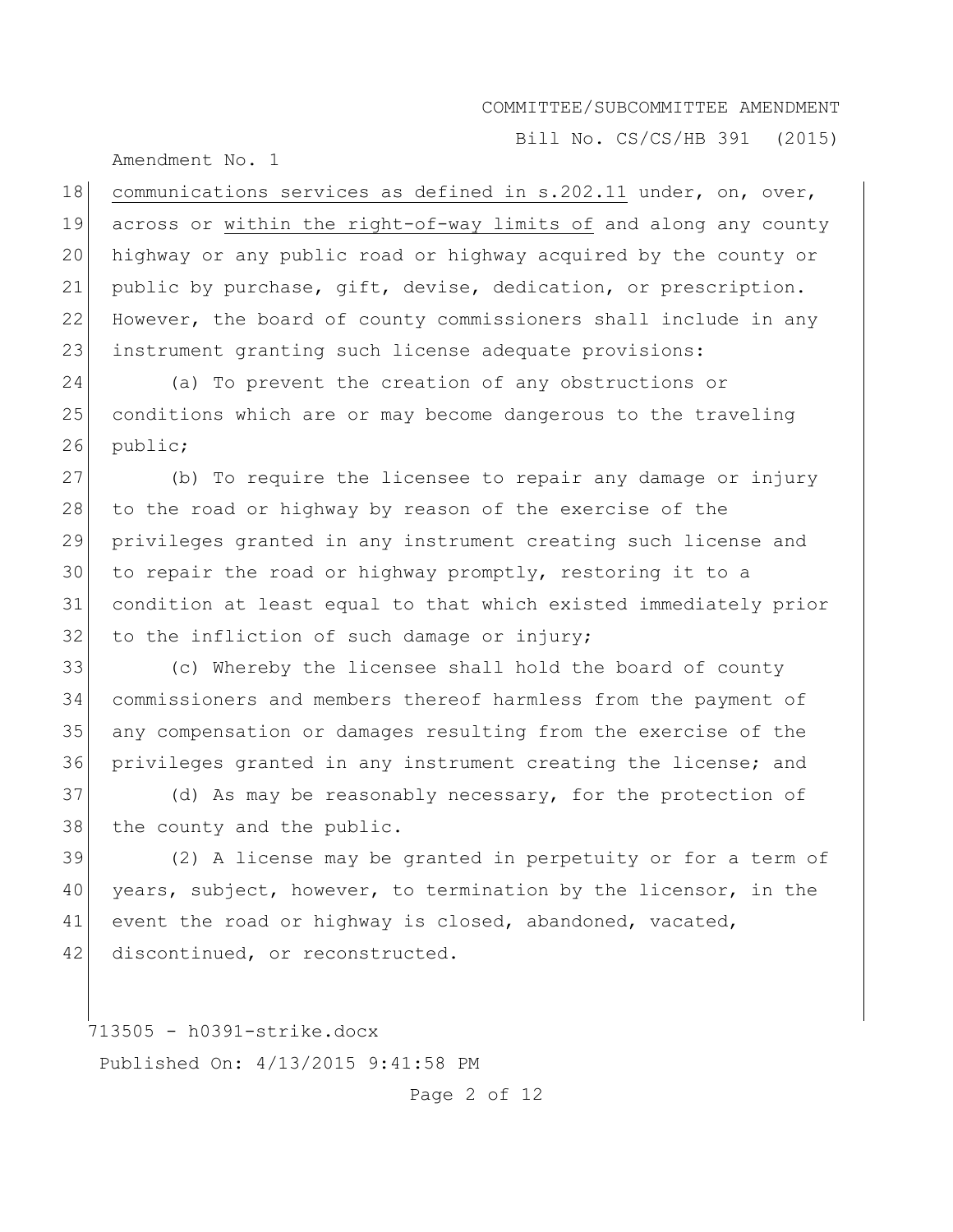Bill No. CS/CS/HB 391 (2015)

Amendment No. 1

43 (3) The board of county commissioners is authorized to 44 grant exclusive or nonexclusive licenses for the purposes stated 45 herein for television.

46 (4) This law is intended to provide an additional method 47 for the granting of licenses and shall not be construed to 48 repeal any law now in effect relating to the same subject.

49 (5) In the event of widening, repair, or reconstruction of 50 any such road, the licensee shall move or remove such water, 51 sewage, gas, power, telephone, and other utility lines and 52 television lines at no cost to the county should they be found 53 by the county to be unreasonably interfering, except as provided 54 in s. 337.403(1)(d)-(j) s. 337.403(1)(d)-(i).

55 Section 2. Paragraph (a) of subsection (1), subsection (2) 56 and paragraph (b) of subsection (3) of section 337.401, Florida 57 Statutes, are amended to read:

58 337.401 Use of right-of-way for utilities subject to 59 regulation; permit; fees.-

60 (1)(a) The department and local governmental entities, 61 referred to in this section and in ss. 337.402, 337.403 and 62 337.404 ss. 337.401-337.404 as the "authority," that have 63 jurisdiction and control of public roads or publicly owned rail 64 corridors are authorized to prescribe and enforce reasonable 65 rules or regulations with reference to the placing and 66 maintaining along, across, or on, or within the right-of-way 67 limits of any road or publicly owned rail corridors under their 68 respective jurisdictions any electric transmission, telephone,

713505 - h0391-strike.docx

Published On: 4/13/2015 9:41:58 PM

Page 3 of 12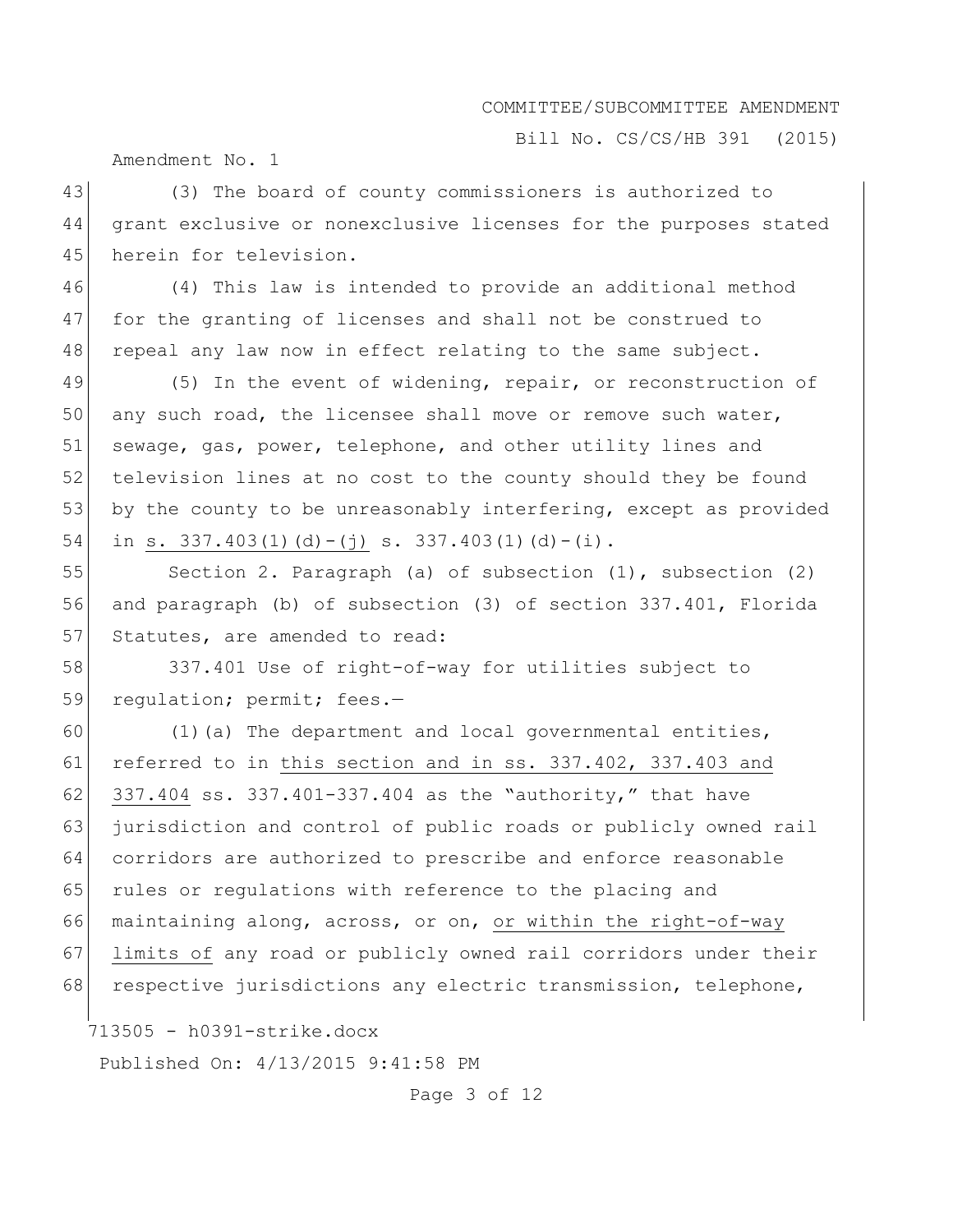Amendment No. 1

Bill No. CS/CS/HB 391 (2015)

69 telegraph, or other communications services lines; pole lines; 70 poles; railways; ditches; sewers; water, heat, or gas mains; 71 pipelines; fences; gasoline tanks and pumps; or other structures 72 referred to in this section and in ss. 337.402, 337.403 and 73 337.404 this section as the "utility." The department may enter 74 into a permit-delegation agreement with a governmental entity if 75 issuance of a permit is based on requirements that the 76 department finds will ensure the safety and integrity of 77 facilities of the Department of Transportation; however, the 78 permit-delegation agreement does not apply to facilities of 79 electric utilities as defined in s. 366.02(2).

80 (2) The authority may grant to any person who is a resident 81 of this state, or to any corporation which is organized under 82 the laws of this state or licensed to do business within this 83 state, the use of a right-of-way for the utility in accordance 84 with such rules or regulations as the authority may adopt. No 85 utility shall be installed, located, or relocated unless 86 authorized by a written permit issued by the authority. However, 87 for public roads or publicly owned rail corridors under the 88 jurisdiction of the department, a utility relocation schedule 89 and relocation agreement may be executed in lieu of a written 90 permit. The permit shall require the permitholder to be 91 responsible for any damage resulting from the issuance of such 92 permit. In exercising its authority over a utility under this 93 section, a municipality or county may not require a utility to

713505 - h0391-strike.docx Published On: 4/13/2015 9:41:58 PM

Page 4 of 12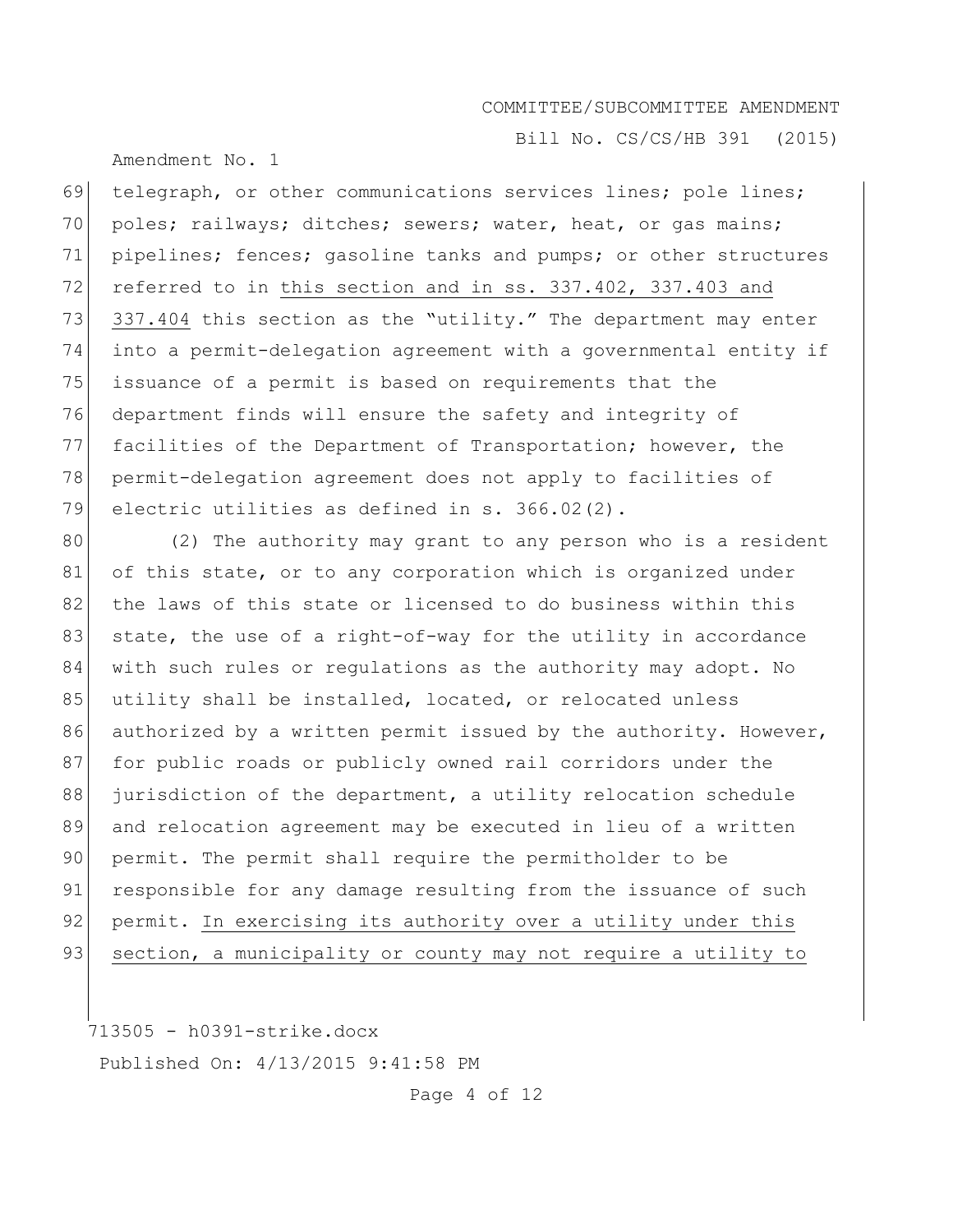Bill No. CS/CS/HB 391 (2015)

Amendment No. 1

94 provide proprietary maps of facilities where such facilities 95 have been previously subject to a permit from the authority. 96 The authority may initiate injunctive proceedings as provided in 97 s. 120.69 to enforce provisions of this subsection or any rule 98 or order issued or entered into pursuant thereto.

99 (3)

 (b) Registration described in paragraph (a) does not 101 establish a right to place or maintain, or priority for the 102 placement or maintenance of, a communications facility in roads or rights-of-way of a municipality or county. Each municipality and county retains the authority to regulate and manage 105 municipal and county roads or rights-of-way in exercising its police power. Any rules or regulations adopted by a municipality 107 or county which govern the occupation of its roads or rights-of-108 way by providers of communications services must be related to the placement or maintenance of facilities in such roads or 110 rights-of-way, must be reasonable and nondiscriminatory, and may include only those matters necessary to manage the roads or 112 rights-of-way of the municipality or county. In exercising its authority over providers of communications services under this section, a municipality or county may not require a provider of communications services to provide proprietary maps of facilities where such facilities have been previously subject to a permit from the authority.

118

713505 - h0391-strike.docx

Published On: 4/13/2015 9:41:58 PM

Page 5 of 12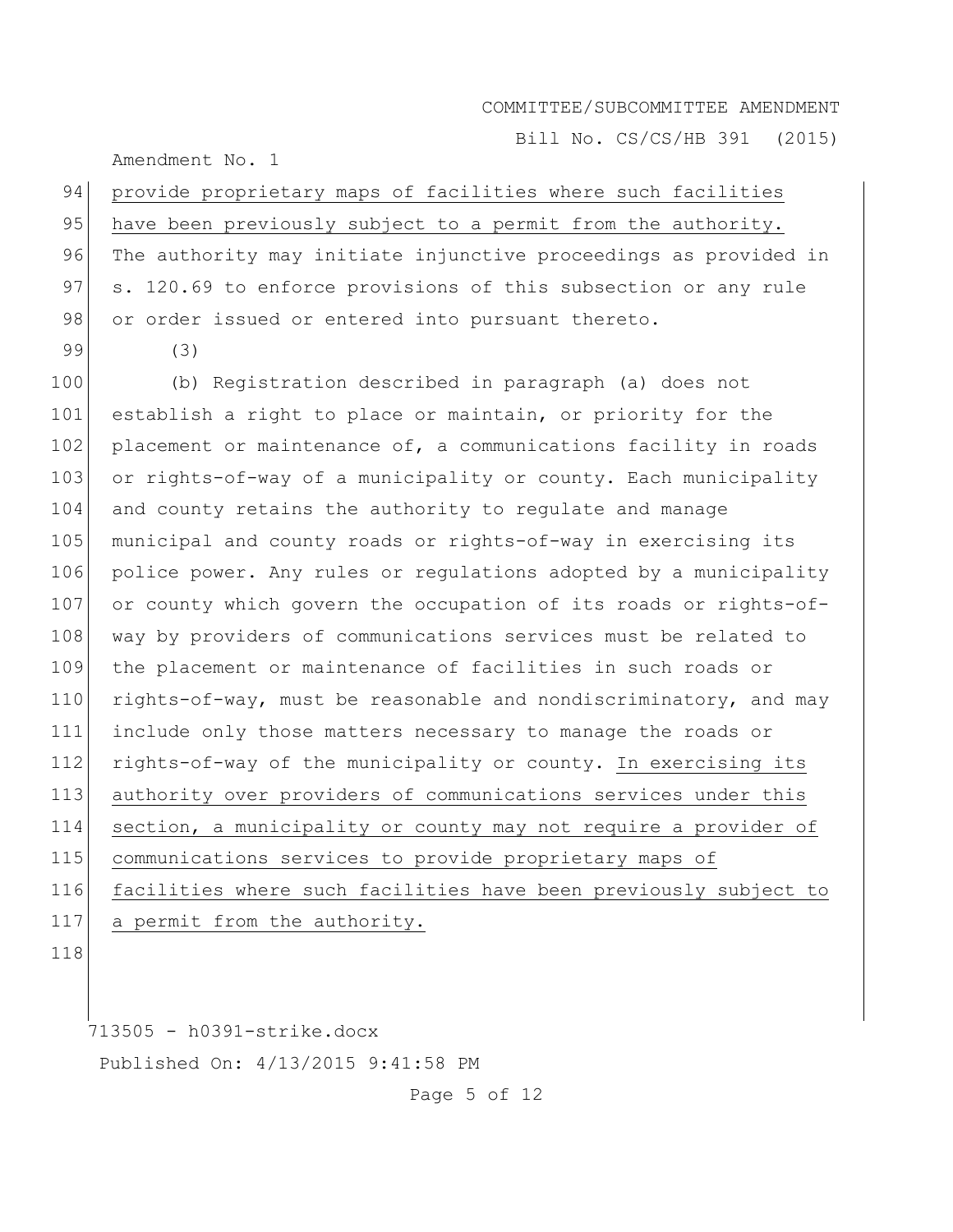Bill No. CS/CS/HB 391 (2015)

Amendment No. 1

119 Section 3. Subsection (1) of section 337.403, Florida 120 Statutes, is amended to read:

121 337.403 Interference caused by utility; expenses.-

122 (1) If a utility that is placed upon, under, over, or 123 within the right-of-way limits of along any public road or 124 publicly owned rail corridor is found by the authority to be 125 unreasonably interfering in any way with the convenient, safe, 126 or continuous use, or the maintenance, improvement, extension, 127 or expansion, of such public road or publicly owned rail 128 corridor, the utility owner shall, upon 30 days' written notice 129 to the utility or its agent by the authority, initiate the work 130 necessary to alleviate the interference at its own expense 131 except as provided in paragraphs  $(a)-(j)$   $(a)-(i)$ . The work must 132 be completed within such reasonable time as stated in the notice 133 or such time as agreed to by the authority and the utility 134 owner. If an authority requires the relocation of a utility for 135 purposes not described in this subsection, and the utility owner 136 is authorized by state law or common law or state or local 137 agreement to place facilities in the public rights-of-way, the 138 authority shall bear the cost of relocating the utility. If the 139 relocation is required as a condition or result of a project by  $140$  an entity other than an authority, then and except to the extent 141 such relocation would otherwise be required in connection with a 142 transportation improvement identified in the authority's capital 143 improvement schedule and scheduled for construction within five 144 years, the entity other than the authority shall bear the costs

713505 - h0391-strike.docx

Published On: 4/13/2015 9:41:58 PM

Page 6 of 12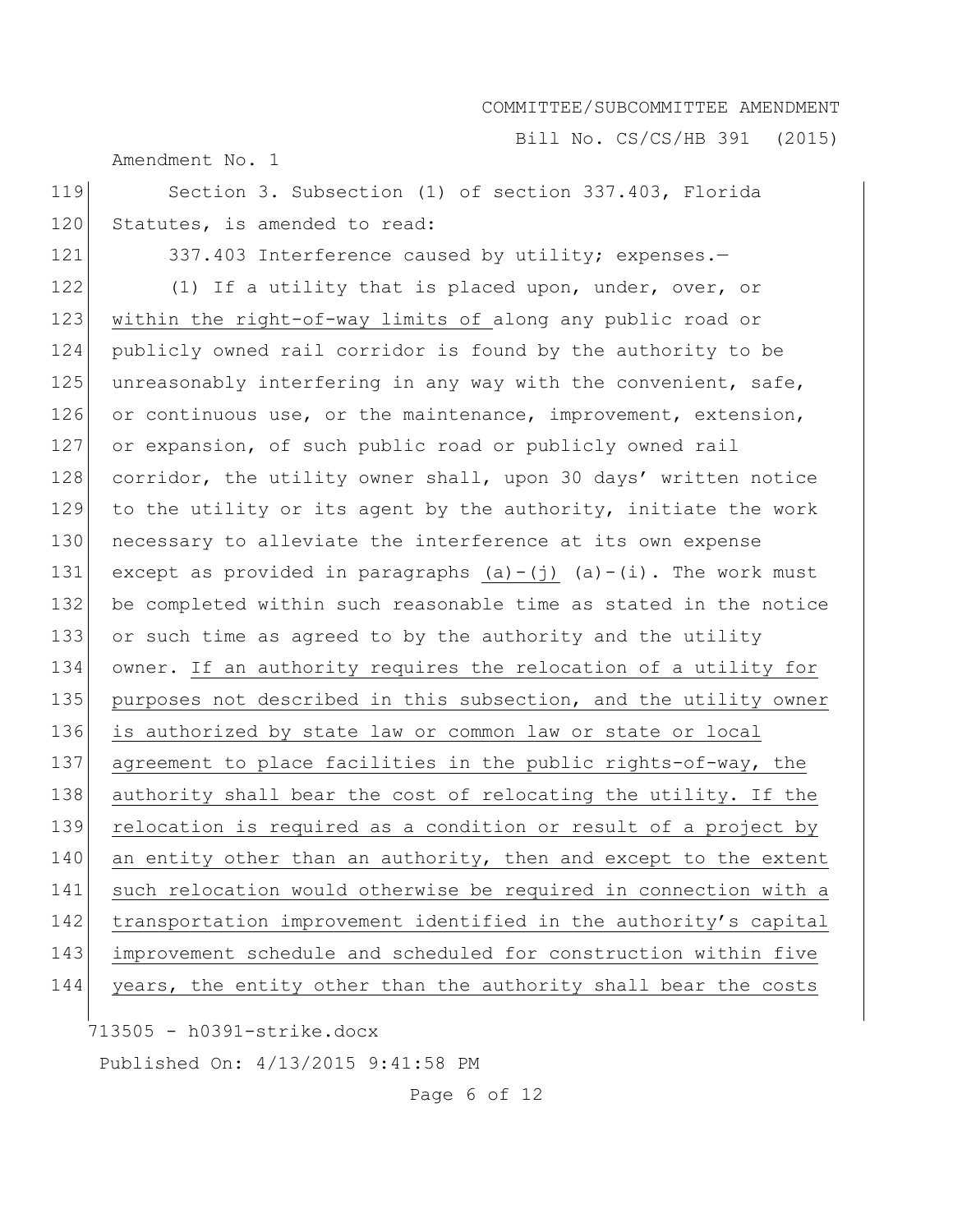Bill No. CS/CS/HB 391 (2015)

Amendment No. 1

| 145 | of relocating the utility. Nothing in this subsection shall      |
|-----|------------------------------------------------------------------|
| 146 | impair any rights of the holder of any private railroad right-   |
| 147 | of-way or obligate such holder of any private railroad right-of- |
| 148 | way to bear the cost of relocation in such railroad right-of-    |
| 149 | way, subject to any agreement between the holder of the private  |
| 150 | railroad right-of-way and a utility that otherwise allocates     |
| 151 | such relocation cost.                                            |

152 (a) If the relocation of utility facilities, as referred to 153 in s. 111 of the Federal-Aid Highway Act of 1956, Pub. L. No. 154 84-627, is necessitated by the construction of a project on the 155 federal-aid interstate system, including extensions thereof 156 within urban areas, and the cost of the project is eligible and 157 approved for reimbursement by the Federal Government to the 158 extent of 90 percent or more under the Federal Aid Highway Act, 159 or any amendment thereof, then in that event the utility owning 160 or operating such facilities shall perform any necessary work 161 upon notice from the department, and the state shall pay the 162 entire expense properly attributable to such work after 163 deducting therefrom any increase in the value of a new facility 164 and any salvage value derived from an old facility.

165 (b) When a joint agreement between the department and the 166 utility is executed for utility work to be accomplished as part 167 of a contract for construction of a transportation facility, the 168 department may participate in those utility work costs that 169 exceed the department's official estimate of the cost of the 170 work by more than 10 percent. The amount of such participation

713505 - h0391-strike.docx

Published On: 4/13/2015 9:41:58 PM

Page 7 of 12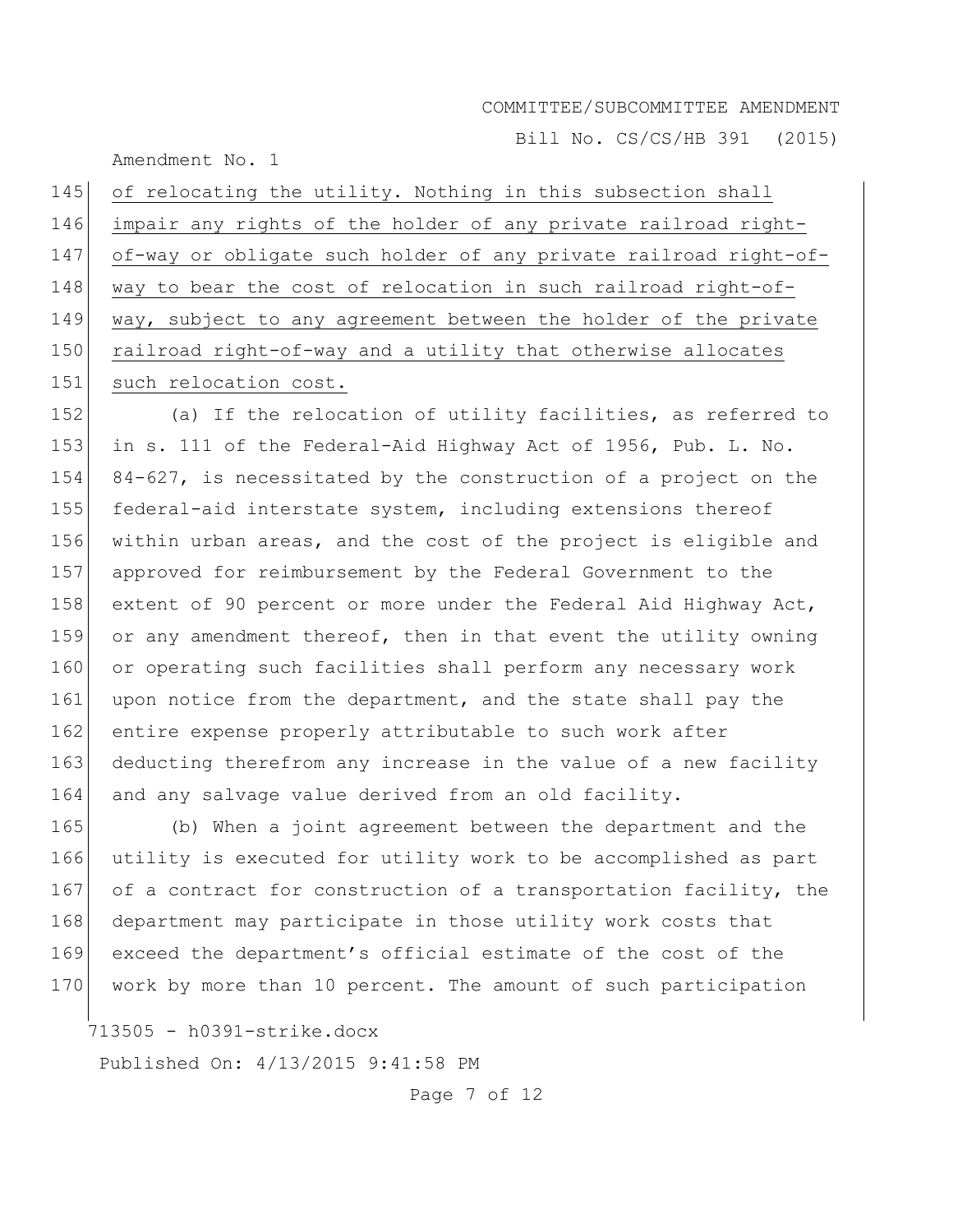Bill No. CS/CS/HB 391 (2015)

Amendment No. 1

171 is limited to the difference between the official estimate of 172 all the work in the joint agreement plus 10 percent and the 173 amount awarded for this work in the construction contract for 174 such work. The department may not participate in any utility 175 work costs that occur as a result of changes or additions during 176 the course of the contract.

177 (c) When an agreement between the department and utility is 178 executed for utility work to be accomplished in advance of a 179 contract for construction of a transportation facility, the 180 department may participate in the cost of clearing and grubbing 181 necessary to perform such work.

182 (d) If the utility facility was initially installed to 183 exclusively serve the authority or its tenants, or both, the 184 authority shall bear the costs of the utility work. However, the 185 authority is not responsible for the cost of utility work 186 related to any subsequent additions to that facility for the 187 purpose of serving others. For a county or municipality, if such 188 utility facility was installed in the right-of-way as a means to 189 serve a county or municipal facility on a parcel of property 190 adjacent to the right-of-way and if the intended use of the 191 county or municipal facility is for a use other than 192 transportation purposes, the obligation of the county or 193 | municipality to bear the costs of the utility work shall extend 194 only to utility work on the parcel of property on which the 195 facility of the county or municipality originally served by the 196 utility facility is located.

713505 - h0391-strike.docx Published On: 4/13/2015 9:41:58 PM

Page 8 of 12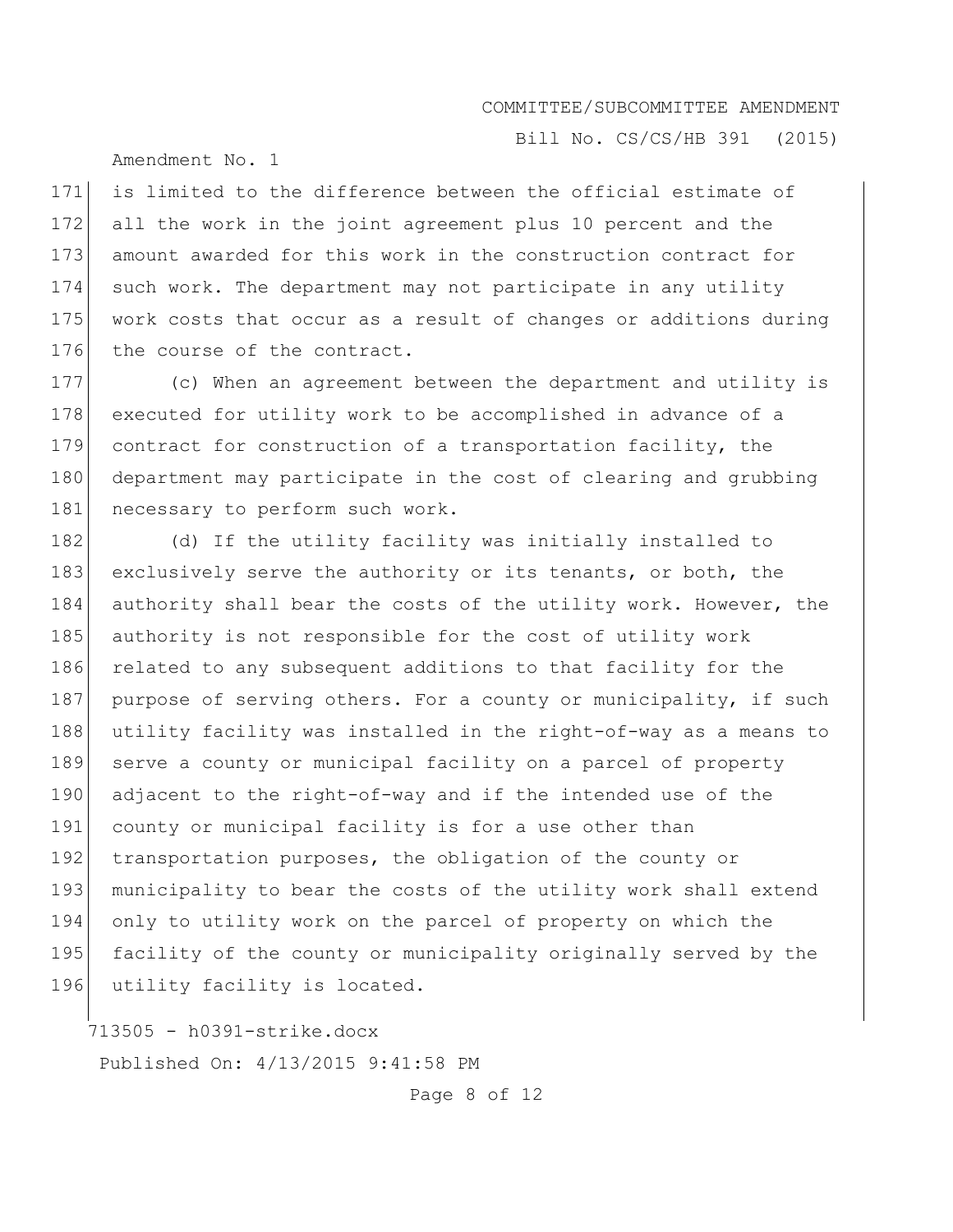Bill No. CS/CS/HB 391 (2015)

Amendment No. 1

197 (e) If, under an agreement between a utility and the 198 authority entered into after July 1, 2009, the utility conveys, 199 subordinates, or relinquishes a compensable property right to 200 the authority for the purpose of accommodating the acquisition 201 or use of the right-of-way by the authority, without the 202 agreement expressly addressing future responsibility for the 203 cost of necessary utility work, the authority shall bear the 204 cost of removal or relocation. This paragraph does not impair or 205 restrict, and may not be used to interpret, the terms of any 206 such agreement entered into before July 1, 2009.

207 (f) If the utility is an electric facility being relocated 208 underground in order to enhance vehicular, bicycle, and 209 pedestrian safety and in which ownership of the electric 210 facility to be placed underground has been transferred from a 211 private to a public utility within the past 5 years, the 212 department shall incur all costs of the necessary utility work.

 (g) An authority may bear the costs of utility work required to eliminate an unreasonable interference when the utility is not able to establish that it has a compensable property right in the particular property where the utility is 217 located if:

218 1. The utility was physically located on the particular 219 property before the authority acquired rights in the property;

220 2. The utility demonstrates that it has a compensable 221 property right in adjacent properties along the alignment of the 222 utility or, after due diligence, certifies that the utility does

713505 - h0391-strike.docx

Published On: 4/13/2015 9:41:58 PM

Page 9 of 12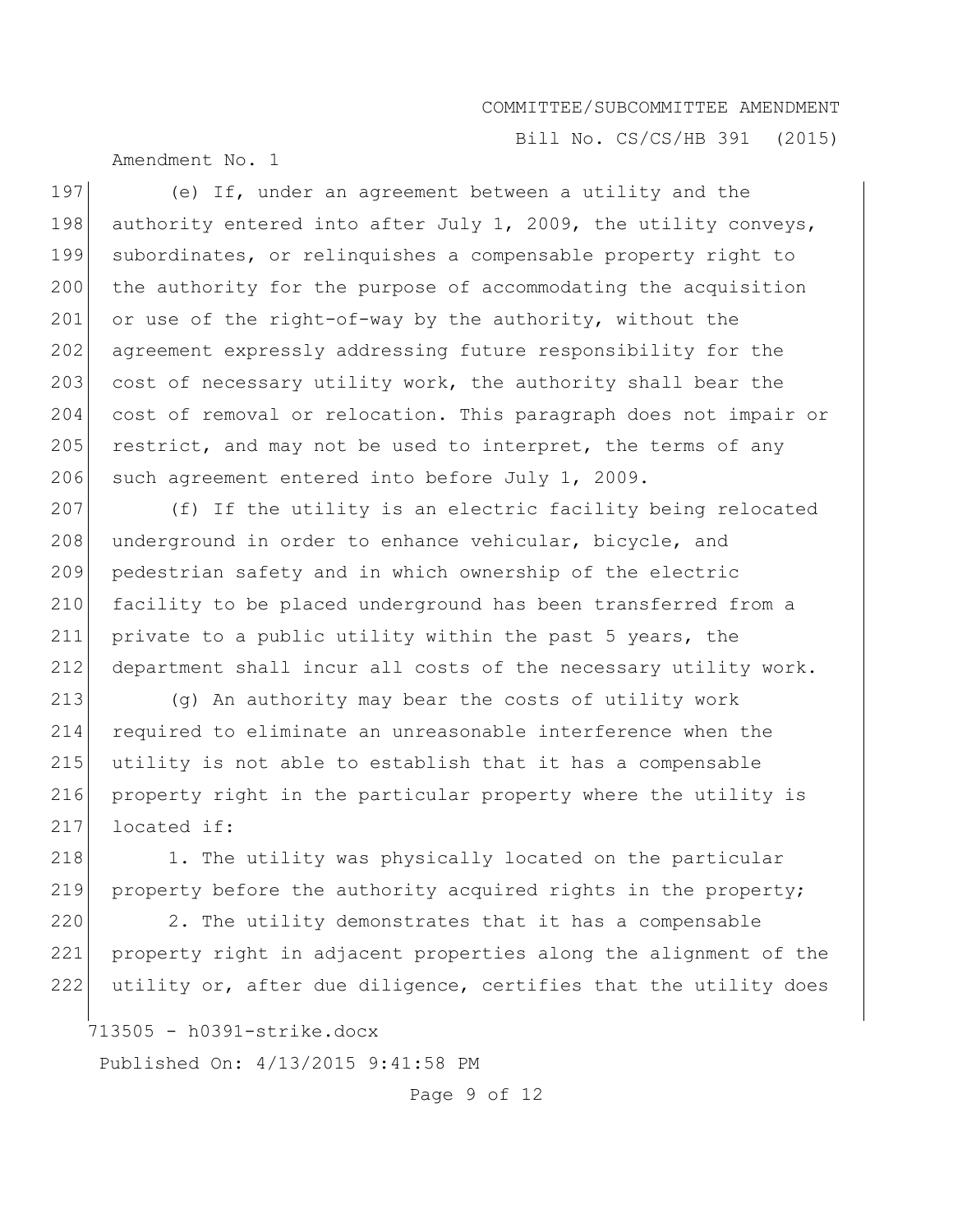Bill No. CS/CS/HB 391 (2015)

Amendment No. 1

223 not have evidence to prove or disprove that it has a compensable 224 property right in the particular property where the utility is 225 located; and

226 3. The information available to the authority does not 227 establish the relative priorities of the authority's and the 228 utility's interests in the particular property.

 (h) If a municipally owned utility or county-owned utility 230 is located in a rural area of critical economic concern, as defined in s. 288.0656(2), and the department determines that the utility is unable, and will not be able within the next 10 years, to pay for the cost of utility work necessitated by a department project on the State Highway System, the department 235 may pay, in whole or in part, the cost of such utility work 236 performed by the department or its contractor.

237 (i) If the relocation of utility facilities is necessitated 238 by the construction of a commuter rail service project or an 239 intercity passenger rail service project and the cost of the 240 project is eligible and approved for reimbursement by the 241 Federal Government, then in that event the utility owning or 242 operating such facilities located by permit on a department-243 owned rail corridor shall perform any necessary utility 244 relocation work upon notice from the department, and the 245 department shall pay the expense properly attributable to such 246 utility relocation work in the same proportion as federal funds 247 are expended on the commuter rail service project or an 248 intercity passenger rail service project after deducting

713505 - h0391-strike.docx

Published On: 4/13/2015 9:41:58 PM

Page 10 of 12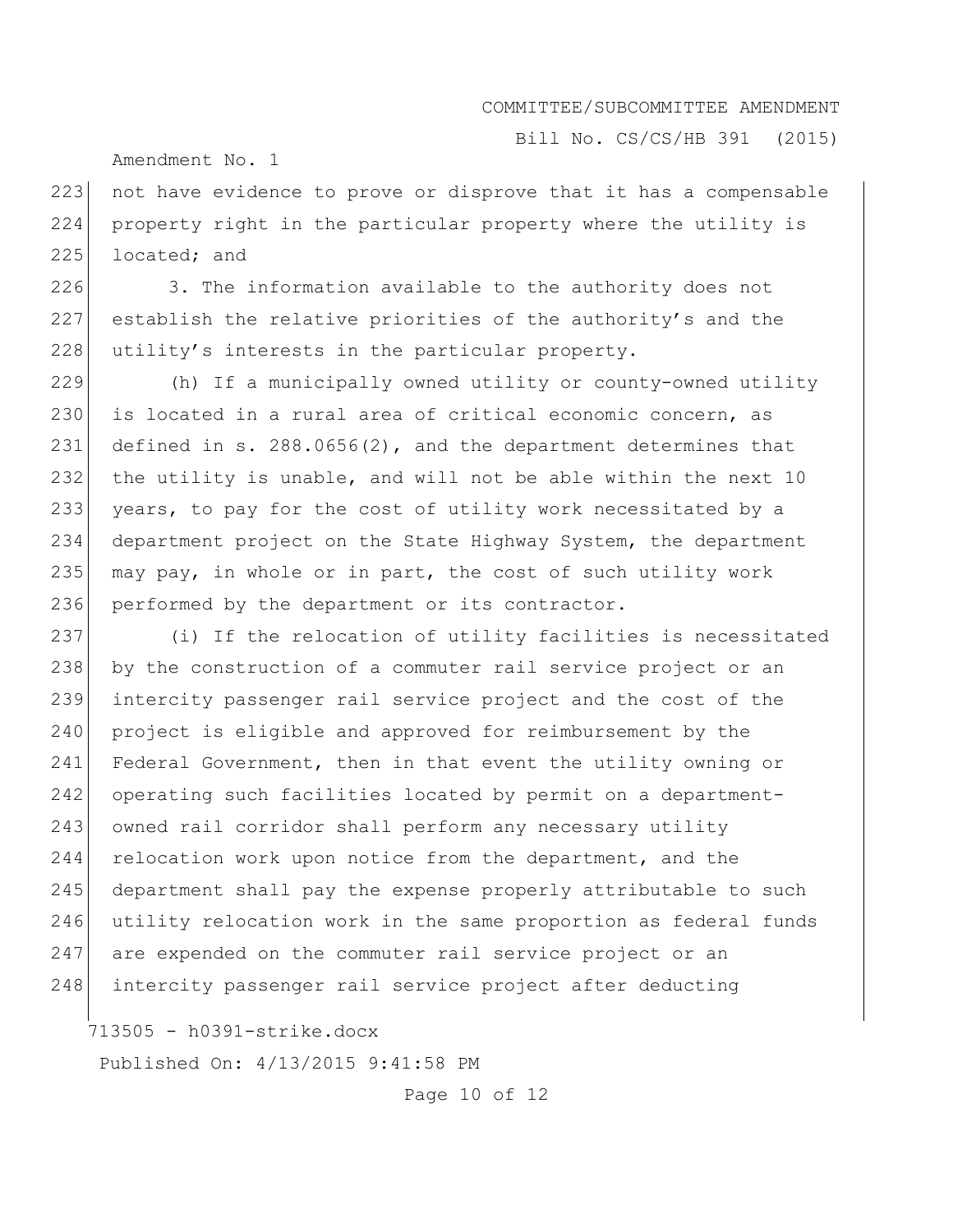Bill No. CS/CS/HB 391 (2015)

Amendment No. 1 713505 - h0391-strike.docx Published On: 4/13/2015 9:41:58 PM Page 11 of 12 249 therefrom any increase in the value of a new facility and any 250 salvage value derived from an old facility. In no event shall 251 the state be required to use state dollars for such utility 252 relocation work. This paragraph does not apply to any phase of 253 the Central Florida Commuter Rail project, known as SunRail. 254 (j) If a utility is lawfully located within an existing and 255 valid utility easement granted by recorded plat, regardless of 256 whether such land was subsequently acquired by the authority by 257 dedication, transfer of fee, or otherwise, the authority shall 258 bear the cost of the utility work required to eliminate an 259 unreasonable interference. 260 Section 4. The Legislature finds that a proper and 261 legitimate state purpose is served by clarifying a utility's 262 responsibility for relocating its facilities within the right of 263 way or within a utility easement granted by recorded plat. 264 Therefore, the Legislature determines and declares that this act 265 fulfills an important state interest. 266 Section 5. This act shall take effect upon becoming a law. 267 268 269 **-----------------------------------------------------** 270 **T I T L E A M E N D M E N T** 271 Remove everything before the enacting clause and insert: 272 A bill to be entitled 273 An act relating to the location of utilities; amending s. 274 125.42, F.S.; authorizing a board of county commissioners to